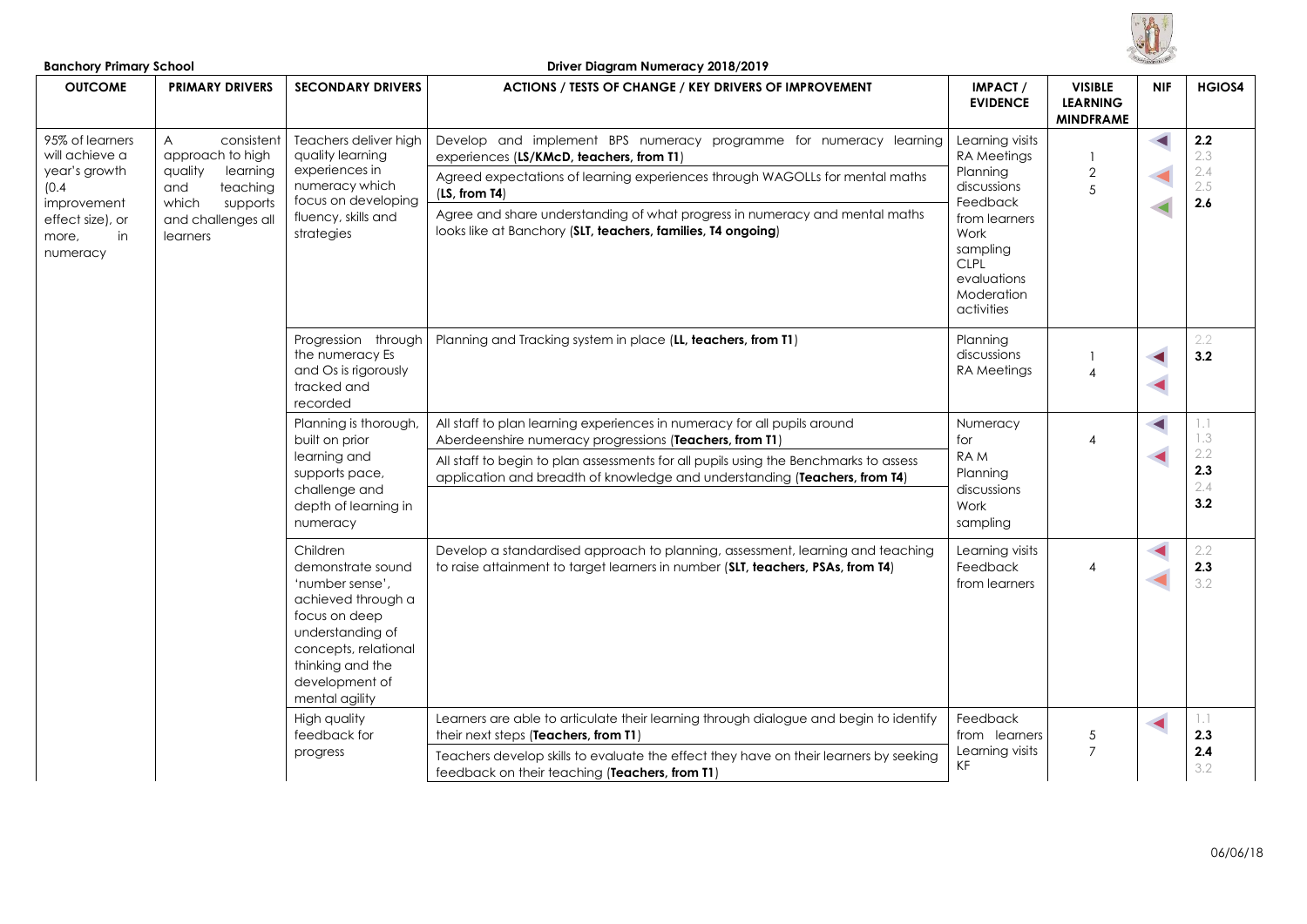|  | All staff to focus on feedback which provides clarity of progress and next steps   Work |          |  |  |
|--|-----------------------------------------------------------------------------------------|----------|--|--|
|  | (Teachers, from T1)                                                                     | sampling |  |  |
|  |                                                                                         |          |  |  |

### **Challenge Questions:**

# **A consistent approach to high quality learning and teaching which supports and challenges all learners**

Teachers deliver high quality learning experiences in numeracy which focus on developing fluency, skills and strategies

2.2 Do we have a shared understanding of what progression looks like?

2.6 To what extent do staff have opportunities to develop a shared understanding of: progress in learning across levels; and effective approaches to learning and teaching?

Progression through the numeracy Es and Os is rigorously tracked and recorded 3.2 How well do we use evidence from tracking Meetings, professional dialogue and assessments to measure progress over time and in particular at points of transition?

Planning is thorough, built on prior learning and supports pace, challenge and depth of learning in numeracy 2.3 How well do we make use of a range of valid, reliable and relevant assessment tools and approaches to support the improvement of children and young people's learning? 3.2 How well is assessment evidence used to inform teacher judgements?

Children demonstrate sound 'number sense', achieved through a focus on deep understanding of concepts, relational thinking and the development of mental agility 2.3 How well do we apply the principles of planning, observation, assessment, recording and reporting as an integral feature of learning and teaching?

High quality feedback for progress

2.3 How well do we enable all children and young people to engage in self- and peer-assessment to improve their learning? How do we know this benefits learning? 2.4 Are there robust arrangements in place to ensure all learners have regular communication and discussions with a key adult to review their learning and plan next steps?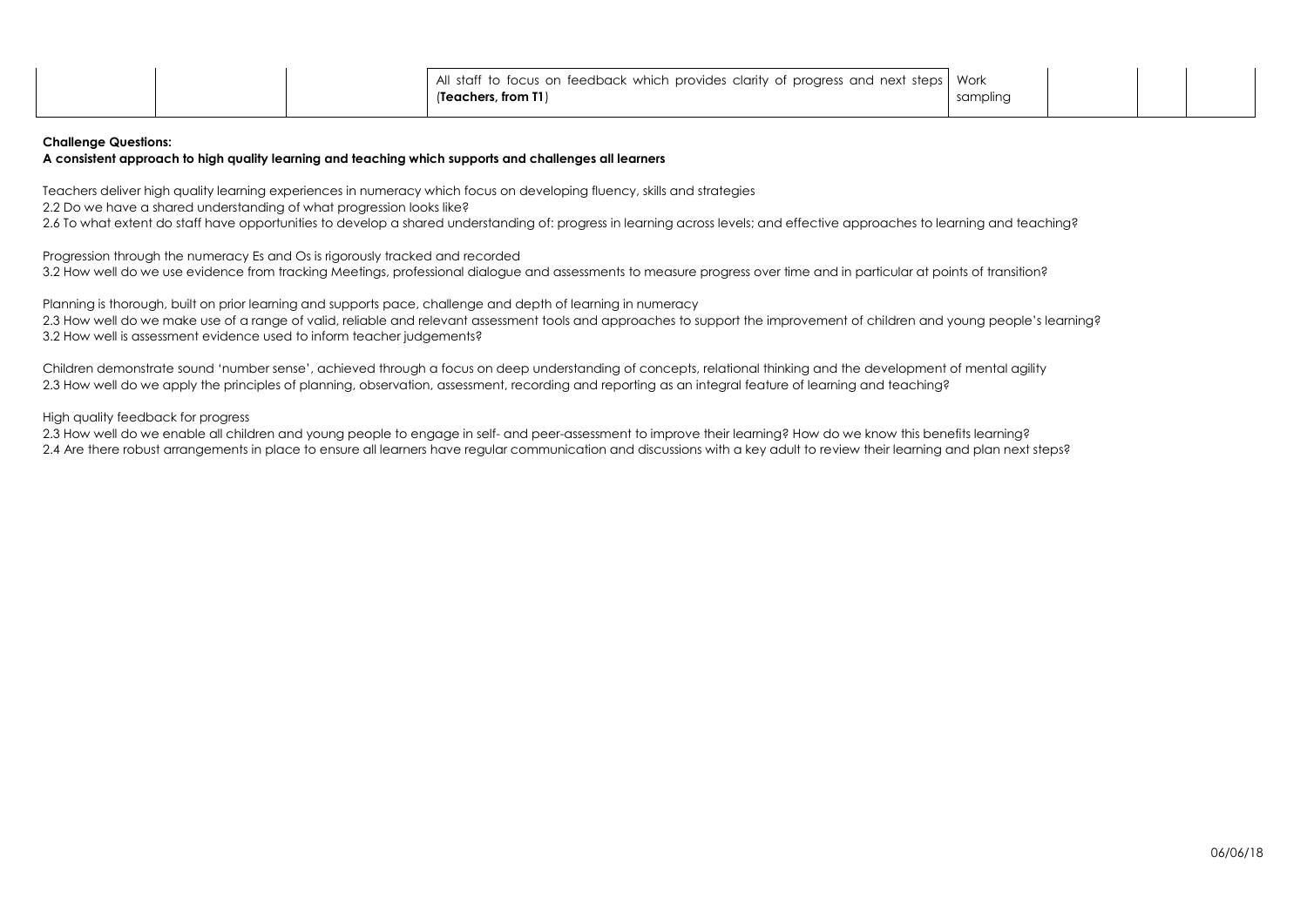

| <b>OUTCOME</b>                                     | <b>PRIMARY DRIVERS</b>                                                                                             | <b>SECONDARY DRIVERS</b>                                                                                             | <b>ACTIONS / TESTS OF CHANGE / KEY DRIVERS OF IMPROVEMENT</b>                                                                                                                                      | <b>IMPACT /</b><br><b>EVIDENCE</b>                                                                                                                                                                          | <b>VISIBLE</b><br><b>LEARNING</b><br><b>MINDFRAME</b> | <b>NIF</b> | <b>HGIOS4</b>       |
|----------------------------------------------------|--------------------------------------------------------------------------------------------------------------------|----------------------------------------------------------------------------------------------------------------------|----------------------------------------------------------------------------------------------------------------------------------------------------------------------------------------------------|-------------------------------------------------------------------------------------------------------------------------------------------------------------------------------------------------------------|-------------------------------------------------------|------------|---------------------|
| 95% of learners<br>will achieve a<br>year's growth | The culture, ethos<br>and aspirations of<br><b>Banchory are</b><br>developed<br>through a focus                    | Teachers and<br>learners understand<br>what and how we<br>learn                                                      | Professional learning opportunities planned, delivered and evaluated to support<br>teachers to deliver high quality learning experiences (LS, identified external<br>inputs, teachers, T1 ongoing) | <b>PRD Planning</b><br>discussions<br>Learning visits<br>Collegiate<br>Meetings<br>Evaluations of<br><b>CLPL</b>                                                                                            | $\overline{2}$<br>3                                   |            | 1.1<br>$1.2$<br>1.3 |
| (0.4 effect size) in<br>numeracy                   |                                                                                                                    |                                                                                                                      | Teachers identify and evaluate impact of professional learning through PRD<br>process (Teachers, T1 ongoing)                                                                                       |                                                                                                                                                                                                             | $\overline{5}$                                        |            | 1.4<br>2.3<br>3.1   |
|                                                    | on relationships,<br>collaborative<br>practices and high                                                           |                                                                                                                      | Teachers to undertake professional reading and activities, including evaluation of<br>impact (Teachers SLT, T1 ongoing)                                                                            |                                                                                                                                                                                                             |                                                       |            | 3.2                 |
|                                                    | expectations<br>which support the<br>needs of our                                                                  |                                                                                                                      | School staff to begin to make links and collaborate with other schools to identify<br>good practice, implement and evaluate impact in own context (inwards,<br>outwards, forwards)                 |                                                                                                                                                                                                             |                                                       |            |                     |
|                                                    | There is a consistent<br>learners.<br>language of<br>learning developed<br>and used across the<br>school community | Share and embed language of learning (Learning Intentions, Success Criteria)<br>(Teachers, Impact Coaches, from T1)  | Learning visits<br>Feedback from                                                                                                                                                                   | 8                                                                                                                                                                                                           |                                                       | 1.1<br>2.3 |                     |
|                                                    |                                                                                                                    | Parents and families<br>are encouraged to<br>actively engage in<br>supporting the<br>learning of their<br>child(ren) | Agree and share understanding of numeracy expectations (LS, teachers, T1<br>onwards)                                                                                                               | learners<br>Planning<br>discussions<br>Work sampling<br>Core<br>Procedures<br>Writing folders                                                                                                               |                                                       |            |                     |
|                                                    |                                                                                                                    |                                                                                                                      | Shared learning opportunities to be identified and developed (SLT, ongoing)                                                                                                                        | Evaluation of<br>family learning<br>$\overline{7}$<br>activities (e.g.<br>Surveys,<br>feedback)<br>Photos / social<br>media<br>Involvement of<br>families in<br>planning and<br>delivering of<br>activities |                                                       |            | 2.5                 |
|                                                    |                                                                                                                    |                                                                                                                      | Open classroom sessions to share learning and learning strategies in numeracy (SLT,<br>teachers, from T4)                                                                                          |                                                                                                                                                                                                             |                                                       |            | 2.7                 |

**Challenge Questions:** 

**The culture, ethos and aspirations of Banchory are developed through a focus on relationships, collaborative practices and high expectations which support the needs of our learners.** 

Teachers and learners understand what and how we learn

1.2 How do we know that our professional learning is improving outcomes for learners?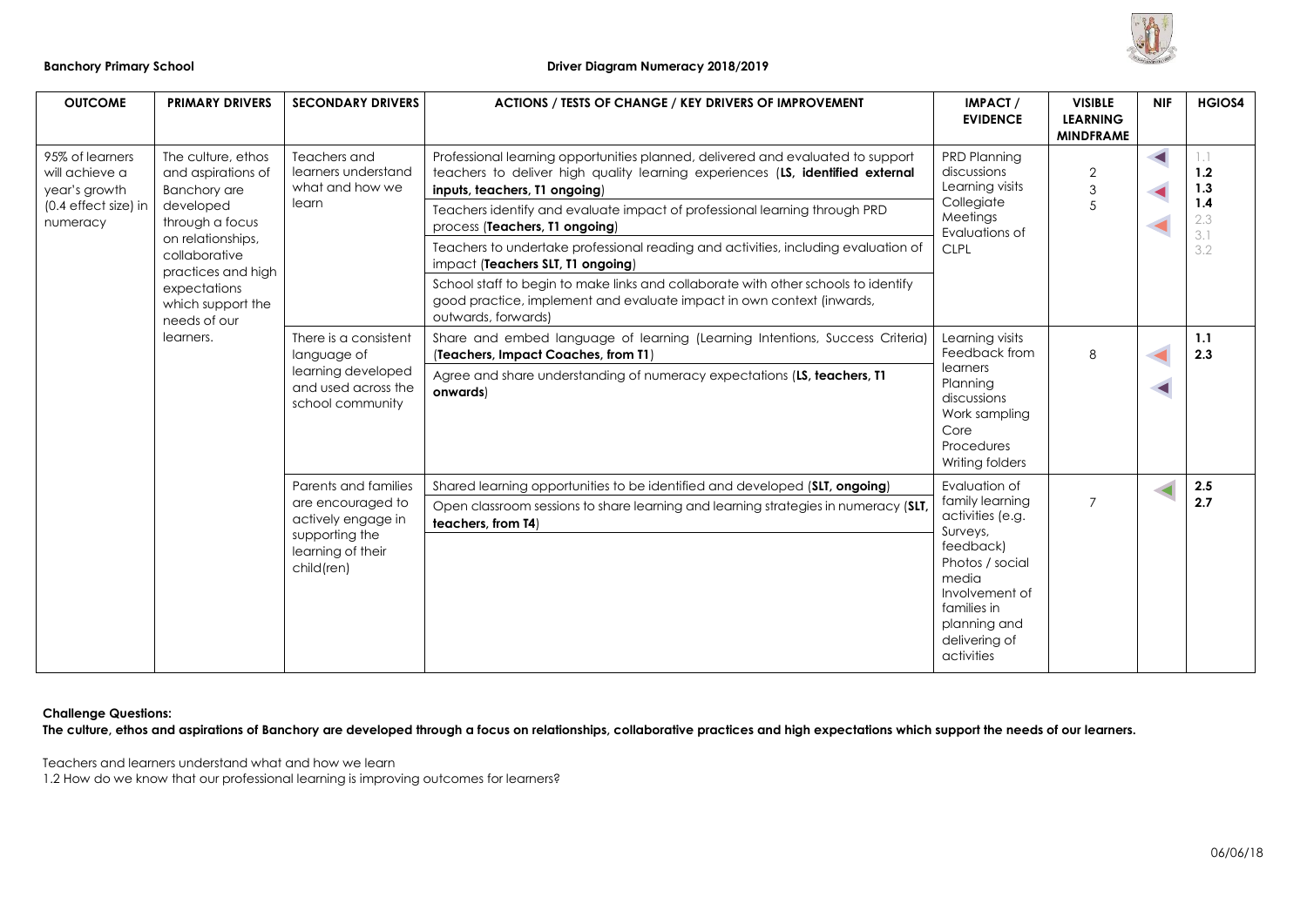1.3 How effective are our approaches to evaluating and monitoring the impact and sustainability of our professional learning 1.4 How well do PRD and school improvement planning bring about improved outcomes for child and young people?

There is a consistent language of learning developed and used across the school community 1.1 Do all staff have sufficiently high aspirations and expectations for all children and young people? 2.3 How well do we communicate the purpose of learning and give effective explanations for all learners?

Parents and families are encouraged to actively engage in supporting the learning of their child(ren)

2.5 Are outcomes for children improving as a result of their participation in family learning? How do we know?

2.7 How effectively do we support parents and carers to participate in, contribute to and understand their child's learning? How effectively do we communicate about progress, attainment and achievement?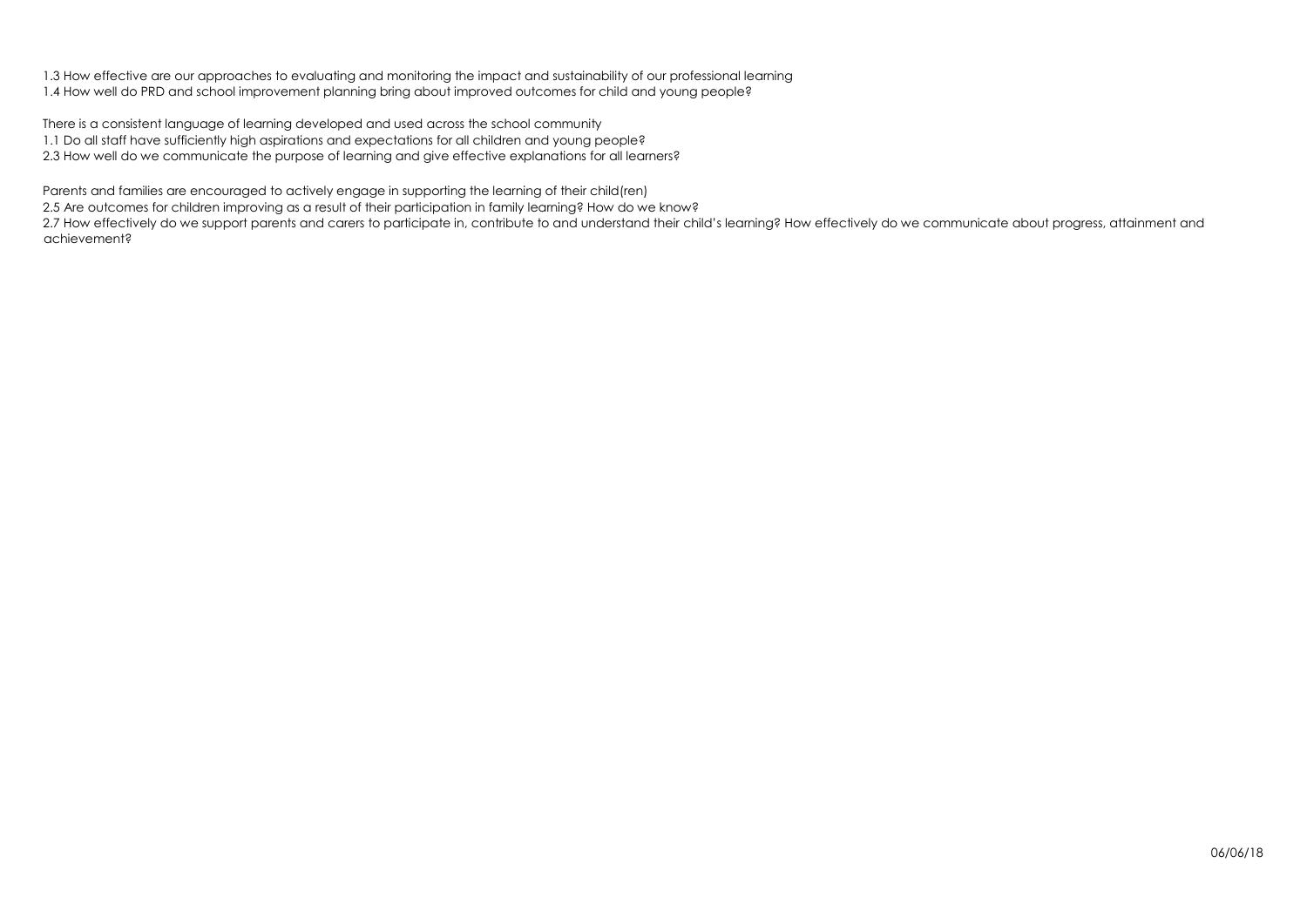

| <b>OUTCOME</b>                  | <b>PRIMARY DRIVERS</b>               | <b>SECONDARY DRIVERS</b>                                                                                                                                                                                                                                                       | <b>ACTIONS / TESTS OF CHANGE / KEY DRIVERS OF IMPROVEMENT</b>                                                                                                                                                      | <b>IMPACT/</b><br><b>EVIDENCE</b>                                                                                                                                                                                                                                                | <b>VISIBLE</b><br><b>LEARNING</b><br><b>MINDFRAME</b> | <b>NIF</b> | <b>HGIOS4</b>                                 |     |
|---------------------------------|--------------------------------------|--------------------------------------------------------------------------------------------------------------------------------------------------------------------------------------------------------------------------------------------------------------------------------|--------------------------------------------------------------------------------------------------------------------------------------------------------------------------------------------------------------------|----------------------------------------------------------------------------------------------------------------------------------------------------------------------------------------------------------------------------------------------------------------------------------|-------------------------------------------------------|------------|-----------------------------------------------|-----|
| 95% of learners                 | Data and                             | Allocation<br>of<br>resources to sustain<br>effectively to<br>improvement<br>priorities<br>Data is collected.<br>analysed and used<br>to inform and<br>improve learners"<br>progress and<br>achievement<br>is<br>shared<br>Data<br>appropriately with<br>learners and families | Evaluation of current numeracy resources and materials (LS/KMcD, T1)                                                                                                                                               | Learning visits                                                                                                                                                                                                                                                                  | 2                                                     |            | 1.5                                           |     |
| will achieve a<br>year's growth | resources are used                   |                                                                                                                                                                                                                                                                                | Consultation / review of new resources (LS/KMcD to co-ordinate, all staff, T1)                                                                                                                                     | Feedback                                                                                                                                                                                                                                                                         |                                                       |            | 2.3                                           |     |
| (0.4)                           | enhance and                          |                                                                                                                                                                                                                                                                                |                                                                                                                                                                                                                    | Identified resources from review purchased (LS/KMcD, T1)                                                                                                                                                                                                                         | from learners<br><b>RA</b> Meetings                   |            |                                               | 2.4 |
| improvement<br>effect size), or | improve learning<br>and teaching for |                                                                                                                                                                                                                                                                                | Targeted intervention based on attainment and SIMD data (SLT, teachers, PSAs,<br>August, October, January, March, May)                                                                                             | Planning<br>discussions                                                                                                                                                                                                                                                          |                                                       |            |                                               |     |
| more, in                        | all stakeholders                     |                                                                                                                                                                                                                                                                                | Mental maths boxes resourced for all classes (LS to co-ordinate, T1)                                                                                                                                               | Audit                                                                                                                                                                                                                                                                            |                                                       |            |                                               |     |
| numeracy                        |                                      |                                                                                                                                                                                                                                                                                | Mental maths boxes evaluated and further developed / resourced (Teaching staff,<br>T <sub>4</sub>                                                                                                                  | documents<br>Work<br>sampling                                                                                                                                                                                                                                                    |                                                       |            |                                               |     |
|                                 |                                      |                                                                                                                                                                                                                                                                                | Create and utilise an assessment calendar to ensure progress is measurable and<br>tracked effectively (LS to create. Teachers and SLT to follow from T1)                                                           | RA Meetings<br>Planning<br>discussions<br>Progress<br>checks<br>Standardised<br>assessments<br>Numeracy<br>folders<br>Work<br>sampling<br>Collegiate<br>Meetings<br>Collegiate<br>Meetings<br>RA Meetings<br>Feedback<br>from learners<br>Learning<br>Profiles/Digital<br>format |                                                       |            | 1.1<br>1.3<br>1.5<br>2.3<br>2.4<br>3.1<br>3.2 |     |
|                                 |                                      |                                                                                                                                                                                                                                                                                | RA Meetings focus on attainment and progress in a structured and rigorous way (SLT,<br>October, January, March, May)                                                                                               |                                                                                                                                                                                                                                                                                  |                                                       |            |                                               |     |
|                                 |                                      |                                                                                                                                                                                                                                                                                | Measures of progress (pre and post-tests) are planned and implemented to<br>measure impact of teaching and learning with interventions identified and<br>evaluated (LS/KMcD, teaching staff, from T1 then ongoing) |                                                                                                                                                                                                                                                                                  |                                                       |            |                                               |     |
|                                 |                                      |                                                                                                                                                                                                                                                                                | Analysis of standardised assessments (PiPs, InCAS, SNSAs) supports measure of<br>progress and achievement over time (SLT, teaching staff, from T1 onwards)                                                         |                                                                                                                                                                                                                                                                                  |                                                       |            |                                               |     |
|                                 |                                      |                                                                                                                                                                                                                                                                                | Teachers to begin to gather impact data to inform dialogue and decisions about<br>approaches used, pedagogy, interventions (Teachers and SLT, from T1 onwards)                                                     |                                                                                                                                                                                                                                                                                  |                                                       |            |                                               |     |
|                                 |                                      |                                                                                                                                                                                                                                                                                | Impact of PEF monitored and evaluated, particularly for learners in SIMD 1 and 2,<br>and those in receipt of free school meals (Teachers and SLT, from T4 onwards)                                                 |                                                                                                                                                                                                                                                                                  |                                                       |            |                                               |     |
|                                 |                                      |                                                                                                                                                                                                                                                                                | Whole school and stage data is shared and discussed to increase ownership,<br>understanding of school context, and to support progress to raise attainment over<br>time (SLT, teaching staff, from T1 onwards)     |                                                                                                                                                                                                                                                                                  | 3<br>5                                                |            | $\lceil . \rceil$<br>1.3<br>2.3               |     |
|                                 |                                      |                                                                                                                                                                                                                                                                                | Teachers to use assessment evidence to plan next steps with learners (Teachers and<br>SLT, from T1 onwards)                                                                                                        |                                                                                                                                                                                                                                                                                  |                                                       |            | 2.4<br>2.7<br>3.1                             |     |
|                                 |                                      |                                                                                                                                                                                                                                                                                | Parents' Evenings focus on learner progress and identified next steps (Teachers,<br>October, March)                                                                                                                |                                                                                                                                                                                                                                                                                  |                                                       |            | 3.2                                           |     |
|                                 |                                      |                                                                                                                                                                                                                                                                                | Progress is shared with families regularly throughout the session (Teachers, ongoing)                                                                                                                              |                                                                                                                                                                                                                                                                                  |                                                       |            |                                               |     |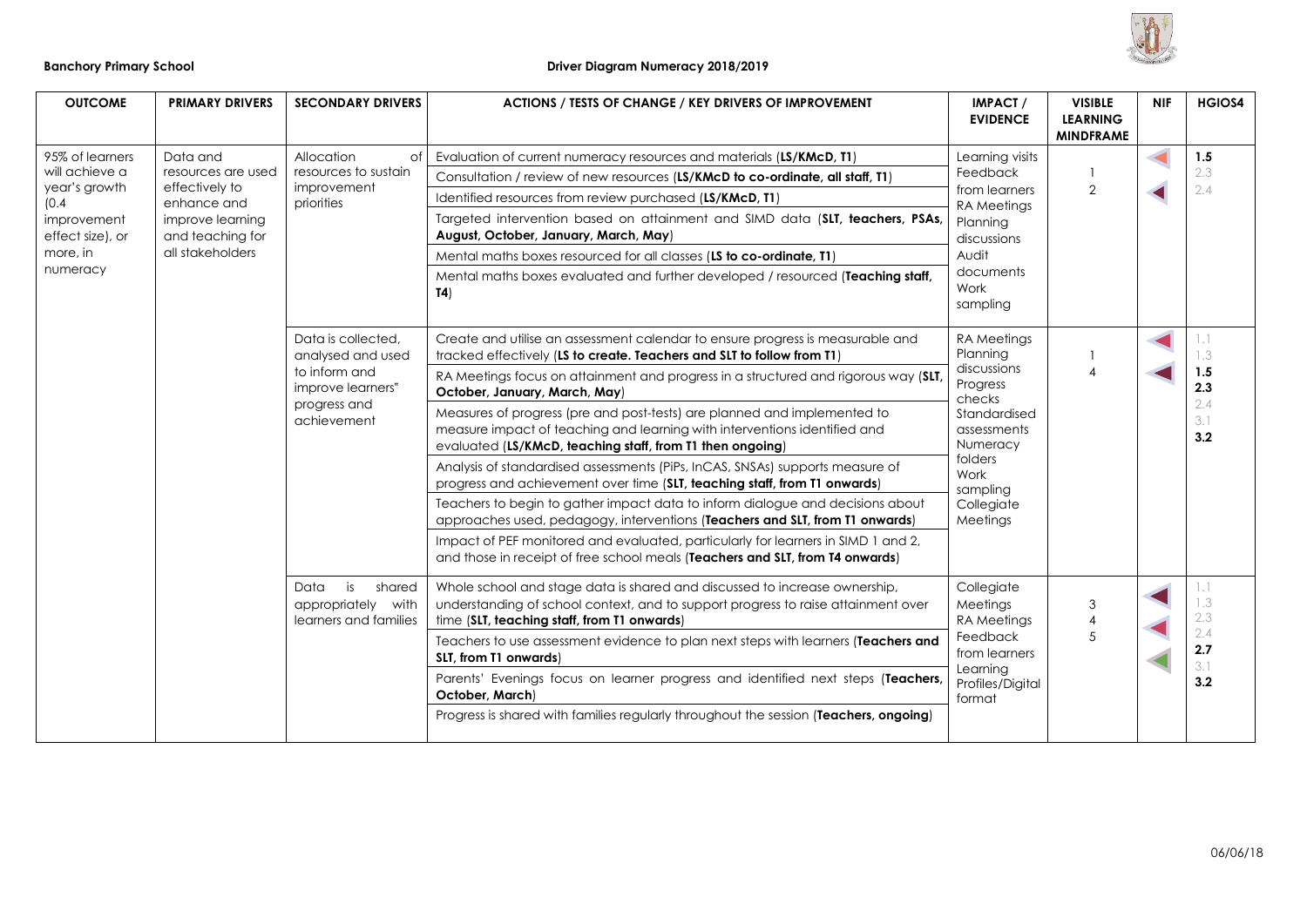# **Challenge Questions:**

# **Data and resources are used effectively to enhance and improve learning and teaching for all stakeholders**

Allocation of resources to sustain improvement priorities

1.5 To what extent is financial expenditure focused on improving the quality of learning and teaching?

1.5 How effectively do we monitor the use and impact of available resources on learning and teaching?

Data is collected, analysed and used to inform and improve learners" progress and achievement 1.5 How effectively do we use our resources to meet the learning needs of all and ensure equity? 2.3 How well do we record, analyse and use assessment information to identify development needs for individual learners and specific groups? 3.2 How well is our focus on literacy and numeracy leading to raising attainment across the curriculum?

Data is shared appropriately with learners and families

2.7 How effectively do we support parents and carers to participate in, contribute to and understand their children's learning? How effectively do we communicate about progress, attainment and achievement?

3.2 How well do we use evidence from tracking Meetings, professional dialogue and assessments to measure progress over time and in particular at points of transition?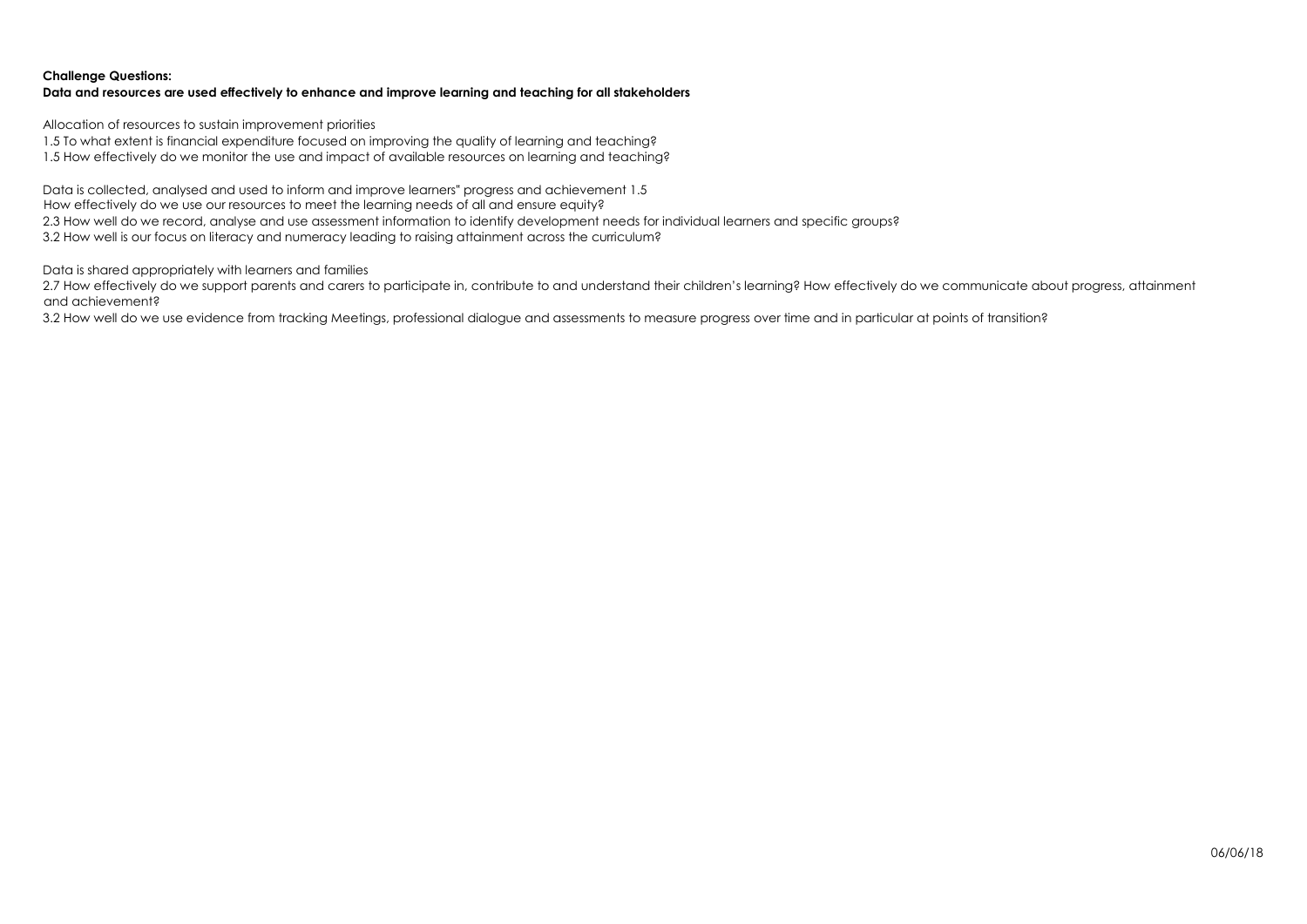# **Notes**

**RA MEETING** = Raising Attainment Meetings (Professional Dialogue and Attainment Data)

# **Visible Learning Mindframes**

These 9 mindframes, "support you to frame the way you think about teaching and learning. They are described in John Hattie's book *Visible Learning* for teachers (2012). Hattie claims that teachers and school leaders who develop these ways of thinking are more likely to have major impacts on student learning." (Taken from *Visible Learning into Action for Teachers Two*)

- 1. I am an evaluator
- 2. I am a change agent
- 3. I talk about learning and not about teaching
- 4. I see assessment as feedback to me
- 5. I engage in dialogue not monologue
- 6. I enjoy the challenge
- 7. I develop positive relationships
- 8. I inform all about the language of learning
- 9. I see learning as hard work